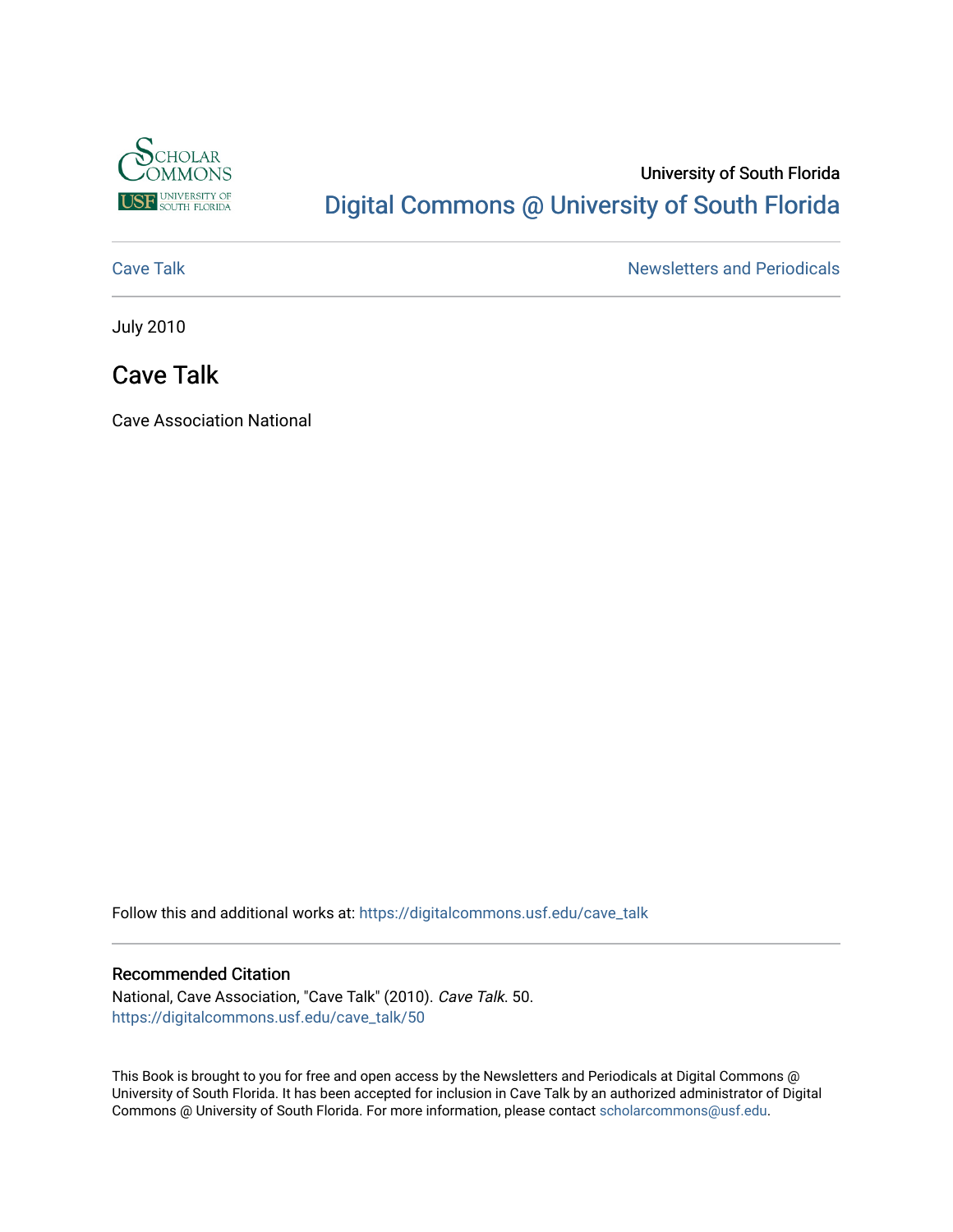# OFFICERS:

**President**: **Eric Evans** Ohio Caverns, OH 937-465-4017 crcave@ctcn.net

----------------------------------------------------------------------------------------- **Vice President**: **Greg Beckler**  Natural Stone Bridge & Caves 518-494-2283 gbeckler@frontiernet.net

----------------------------------------------------------------------------------------- **Secretary Treasurer**: **Susan Berdeaux** Diamond Caverns, KY 270-749-2228 susan@cavern.com

----------------------------------------------------------------------------------------- **Past President**: **Steve Thompson** Fantastic Caverns, MO 417-833-2010 sthompson@fantasticcaverns.com -----------------------------------------------------------------------------------------

#### REGIONAL DIRECTORS **Region One**:

(CT, DE, ME, MA, NH, NJ, NY, PA, RI, VT) **Bob Holt -** Howe Caverns 518-296-8900 roberth@howecaverns.com

----------------------------------------------------------------------------------------- **Region Two**: (MD, VA, WV, KY) **Rod Graves** - Luray Caverns, VA 540-743-6551 rod.graves@luraycaverns.com

----------------------------------------------------------------------------------------- **Region Three**: (IL,IN, MI, OH) **Claudia Yundt** - Squire Boone Caverns, IN 812-732-4382 claudia@squireboone.com

----------------------------------------------------------------------------------------- **Region Four**: (IA, KS, MO, NE) **Steve Thompson** - Bridal Cave, MO 573-346-2676 info@bridalcave.com

----------------------------------------------------------------------------------------- **Region Five**: (MN, MT, ND, SD, WI) **Joe Klimczak** - Cave of the Mounds, WI 608-437-3038 joe@caveofthemounds.com

----------------------------------------------------------------------------------------- **Region Six** : (CA, ID, NV, OR, WA) **Steve Rawlings** – Mercer Caverns, CA 209-728-2101 stever@mercercaverns.com

----------------------------------------------------------------------------------------- **Region Seven**: (AZ, CO, NM, UT, WY) **Steve Runkle** - Cave of the Winds, CO 719-685-5444 rsr@caveofthewinds.com

----------------------------------------------------------------------------------------- **Region Eight**: (AR, LA, OK, TX) **Michelle Devaney** - Longhorn Caverns, TX 830-598-CAVE michelle@vtrc.com

----------------------------------------------------------------------------------------- **Region Nine**: (AL, FL, GA, MS, NC, SC, TN,) **Patty Perlaky** – Raccoon Mt. Caverns, TN 423-821-9403 caveperl@yahoo.com

----------------------------------------------------------------------------------------- **Region Ten**: (AK, HI, Bermuda, International) **Steve Rawlings** – Mercer Caverns, CA 209-728-2101 stever@mercercaverns.com -----------------------------------------------------------------------------------------



 **National Caves Association - Susan Berdeaux, Coordinating Director** P.O. Box 280, Park City, KY 42160 susan@cavern.com 270-749-2228 fax 270-749-2428

# **Cave Talk June 2010**

#### **NCA CONVENTION 2010**

The convention information is on the website at www.ncaconvention.com. Please visit the website to find all the information you need about the hotels being used during the convention. This site also offers information about other lodging alternatives and area sites & attractions that are a must see while you are visiting for the convention. If you have not made reservations for the convention yet, please do so soon.



#### **WNS NEWS**

Each NCA member cave should have already received a WNS poster of educational material to display for their guests. This poster will give them a basic overview of WNS. If your cave as not received this poster, please contact your WNS Chair: Greg Beckler from Natural Stone Bridge & Caves in New York - gbeckler@frontier.net



#### **LAS VEGAS SOUVERNIR & RESORT GIFT SHOW**

More than 50% larger than last year's edition, the September 22-24, 2010 Las Vegas Souvenir & Resort Gift Show returns to North Hall 3 & 4 of the Las Vegas Convention Center with a vast product selection that's ideal for today's Cave Gift Shop Buyer. As the show heads into its fifth year, steady growth and positive buzz have helped position it as the national event for the souvenir and resort industry. Come see what everyone is talking about!

Explore offerings from 450-plus companies showcasing tourist merchandise, souvenirs, t-shirts, logo products, giftware, toys/games and more. Attend seminars and networking events with fellow industry

members. And, stay in the perfect trade show city for as little as \$15.99 a night –the show rate at the newly renovated Tropicana Hotel. To pre-register and learn more about the show, visit www.lvsouvenirshow.com or call 800.318.2238.



#### **HOWE DINOSAUR CANYON**

For many months, Howe Caves Development LLC has been exploring ways to expand the activities here at Howe Caverns, changes that would convert us from an attraction into a destination in Schoharie County.

A new master plan for the 300-plus-acre Howe Caverns estate has been developed.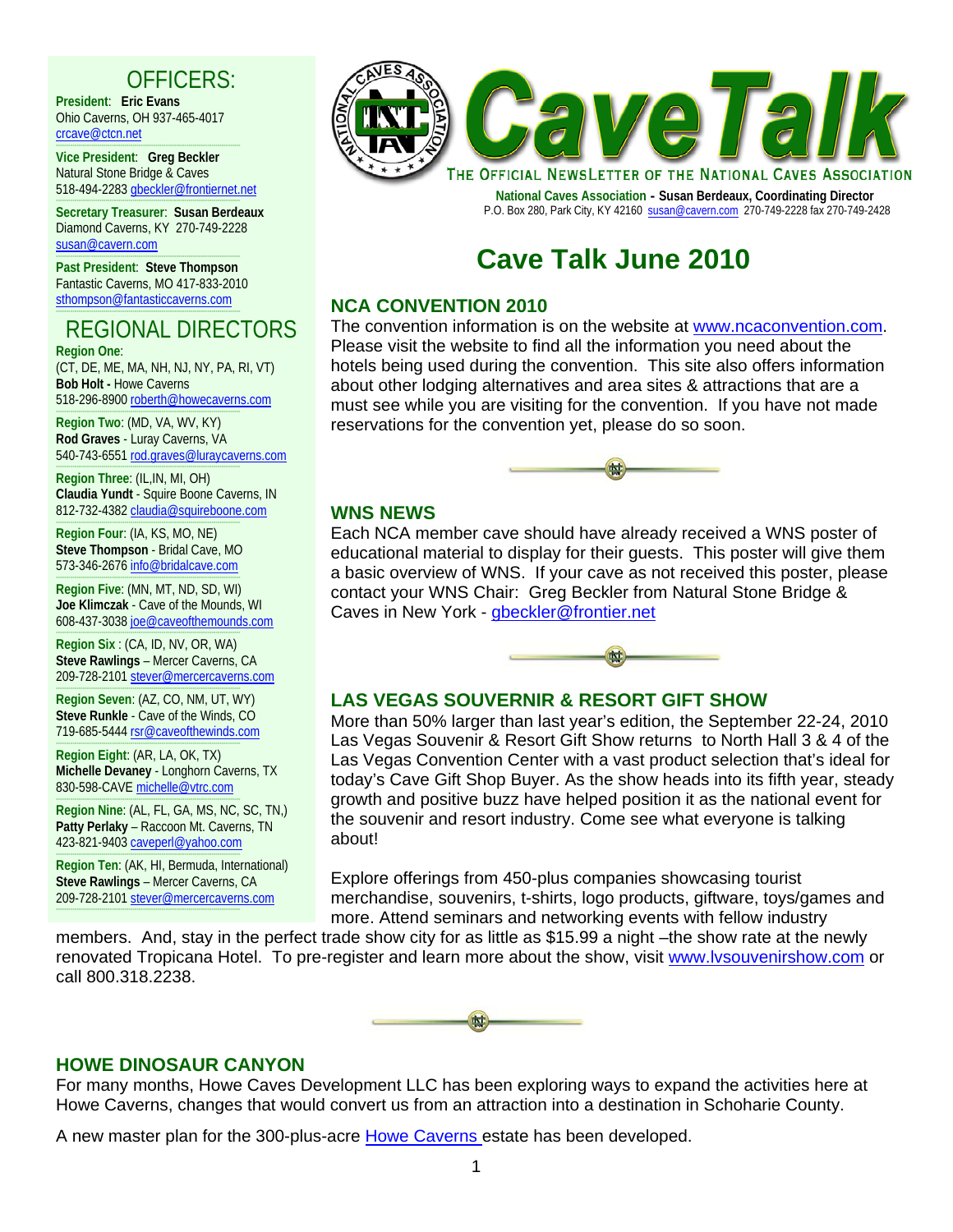Currently, it's in the process of being reviewed by the Town of Cobleskill (Howe's Cave is a hamlet in the town).

While it will take years for the plans to realize fruition, we're excited at the prospect. For us, the most often asked question by our visitors is, "What else is there to do?" And, the plan certainly helps answer that question.

If all goes well, the first phase will include a Zip Line, Mountain Coaster and an Entertainment Building. The Entertainment Building will have an expanded gemstone mining area, plus a variety of other activities for adults and children ranging from an Arcade to a 4D Theater, Flight Simulator, Laser Stone Engraving and a Dark Ride.

Down the road a bit is the **Howe Dinosaur Canyon**, with meandering walkways and full-sized animatronics replicas of Triceratops, Tyrannosaurus Rex and others -- all in realistic settings.

And, depending on future demand and economic conditions, the master plan envisions the potential development of a hotel and indoor water park. The plan also includes an RV park, rock climbing, a rock maze and winter sports area.

But, it's all in the very early stages. We'll keep you posted on our progress

As always the Great Cave remains the focal point at Howe Caverns.

Come see us soon. Anytime is a good time to Go Underground!

Robert Holt General Manager

*Check out the link below - Howe Caverns was on WRGB CBS 6 News* http://www.cbs6albany.com/video/?videoId=87545517001&play=now



### **RETAIL COMMITTEE UPDATE**

Happy Summer Everyone,

I wanted to update everyone on what your retail committee is working on. Most of you know that the retail committee was asked to come up with some items that the cave gift shops could sell and part of the proceeds would go to WNS education. Two products were decided on: awareness bracelets and post cards. Several caves have already preordered their awareness bracelets and they should be here in early June. Once again a big thank you to the Howe Caverns staff for their idea of the awareness bracelets and thanks to Steve Rawlings for the saying. The second project was postcards. Jeanne Cunningham has taken on this project and we should be seeing the postcards soon. The postcards will have pictures of bats and bat facts on them. More information on the new postcards will be coming soon.

The NCA convention trade show will be a little different this year. We are having a catalog show! Vendors will be sending a few samples for us to view and their catalogs for us to look at during our leisure. The catalogs will be available for everyone to pick up during the entire convention.

Are you attending the IGES Gift Show in Sevierville this fall? If so please plan on attending the NCA dinner! Once again the show hosts of IGES and several vendors will be sponsoring a NCA dinner and a lounge for us to use during the show! The vendors are also sponsoring a mixer for us! Here are some dates to keep in mind: IGES Show Nov. 3-7 Gatlinburg Gift Show Nov. 5-9. Yes the two shows do overlap again this year. The NCA dinner will be Thursday Nov. 4th at the Orleans (same as last year). The NCA mixer will be Saturday Nov. 6th. More details will be coming!

**ATTENTION** Cave Retail Buyers: The retail committee has started a buyers group. All buyers of a cave store know it's hard to find cave related items sometimes. And sometimes it's just nice being able to share and receive information from other buyers. If you would like to become a member of the buyers group just let



**Long before Howe Caverns was formed, Tyrannosaurus Rex roamed the Earth.**